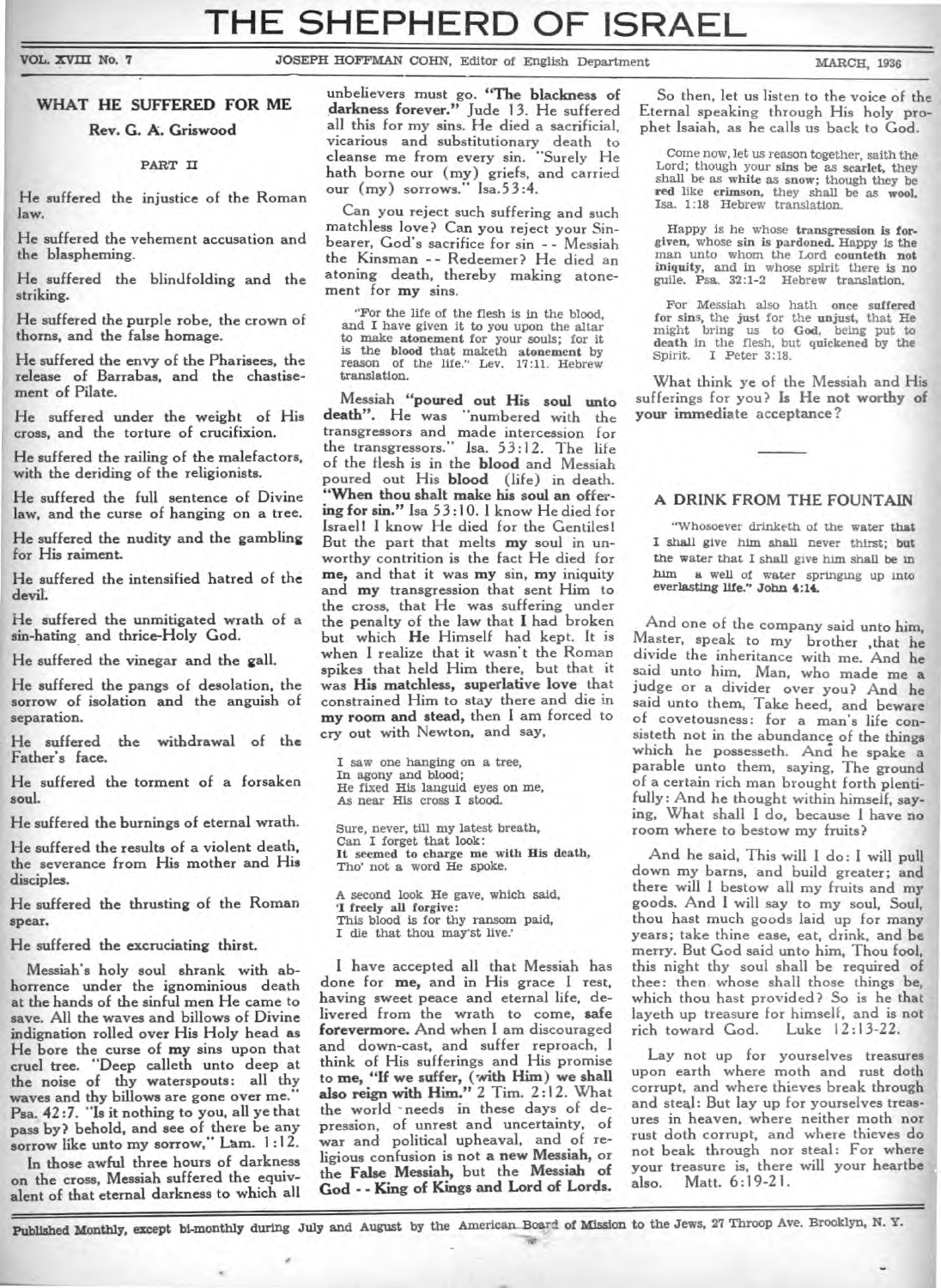**CAIN'S RELIGION OR ABEL'S?** 



**By Dr. Charles L. Feinberg** 

There is a very familiar incident, briefly and simply told, in the fourth chapter of Genesis. This is the story:

"And Abel was a keeper of sheep, but Cain was a tiller of the ground. And in process of time it came to pass, that Cain brought of the fruit of the ground an offering unto Jehovah. And Abel, he also brought of the firstlings of his flock and of the fat thereof. And Jehovah had respect unto Abel and to his offering: but unto Cain and to his offering he had not respect. And Cain was very wroth ,and his countenance fell. And Jehovah said unto Cain, Why are thou wroth? and why is thy countenance fallen? If thou doest. well, shall it not be lifted up? and if thou doest not well, sin coucheth at the door; and unto thee shall be its desire; but do thou rule over it. And Cain told Abel his brother. And it came to pass, when they were in the field. that Cain rose up against Abel his brother, and slew him."

This is a simple story, is it not? But God's Word is not given to us merely to tell us interesting stories. What truth is there here for us? There must be some reason why God did not accept Cain's offering and did favor that of Abel.

First of all, both Cain and Abel had the same parents and the same privileges of home life. This could not be the cause of the difference. Secondly, both their occupations, though they differed, were honest and honorable. Abel was an honorable shepherd, and Cain was a respectable farmer. Third, it cannot be said that Cain had no regard for God at all, because we read that he brought an offering to God. Fourthly, it cannot be that he was jealous of his brother, because he became jealous after God had not received his offering, and not before. God's rejection of his offering was the cause of the jealousy, and not the result. Fifthly, nor must we think that Cain brought of the poorest of his produce, while Abel brought of the firstlings of the flock, be- \_ cause the record in the Bible does not describe Cain's offering. What then must be the reason for the difference that God plainly made between them?

The reason for God's attitude lies in the difference of offerings. Cain brought of the fruit of the ground and God was not satisfied with it; Abel brought of the firstlings of his flock and God was pleased with it. In the first place, why did Cain and Abel bring offerings to God at all? This they must have learned from their parents. Adam and Eve had found out to their own sorrow what trans gressing the commandment of God meant. It involved the wrath of God and separation from Him. In order to remedy the situation and the effects of sin, Adam and Eve had made themselves aprons of fig leaves, the work of their own hands. But God showed them that the way sin must be dealt with is through the shedding of blood, because He made them coats of skins from animals that had been killed and whose blood had been ,hed. Cain and Abel had undoubtedly heard all this from their parents. Now, when they came to bring their offering to God in order that He might be favorable to them, they should have kept this important fact in mind. Abel did and acted upon it; Cain did not. God, then, in all impartiality a n d consistency refused Cain's offering. Cain was willing to depend on what his own hands had done.

How he reminds us of so many of our Jewish brethren (and perhaps you too, dear Jewish reader) who are trusting to their own works and deeds to make them pleasing to God, while what God wants is a blood sacrifice for sins1 And God Himself has provided it in the blessed Messiah who died for the sins of all our Jewish people, and the world as well.

Cain was told by God the right way: "A sin offering lieth at the door." Gen. 4:7. In the Hebrew, sin and sin offering are the same word, **nrimn'•** 

The offering was right there for Cain to use, but he refused it. Will you like- wise refuse the blessed sacrifice that God made for us when He offered up His only begotten Son, the Lord Jesus Christ? The Word of God tells us, when it speaks about this wonderful thing which the Lord Jesus Christ did for us,

For He hath made Him to be sin for us, Who knew no sin; that we might be made the righteousness of God in Him. II Cor. 5:21.

Whom will you follow? Cain, or Abel?

## **40 CTS. WORTH FOR 25 CTS.**

Send us 25c. in coin or Stamps **and** we will mail you a 40c. New Testament in Hebrew, Yiddish or English.

Address:

**THE SHEPHERD OF ISRAEL 27** Throop Ave., Brooklyn, N. Y. **AMERICAN BOARD OF MISSIONS TO THE JEWS, Inc.** 



HEADQUARTERS BETH SAR SHALO Throop Avenue and Walton St. Brooklyn, N. Y.

Gospel meetings every Monday, and Friday Evening at 8 o'clock. Come and bring your friends. A warm welcome and a real blessing await you.

Copies of the Shepherd of Israel may obtained at the following stations:

> **Brooklyn, N. Y.**  27 Throop Avenue Rev. LEOPOLD COHN

**Chicago, Ill.**  316 Stanley Pl. Rev. SOLOMON BIRNBAUM

**Pittsburgh, Pa.**  1603 Center Avenue Rev. JOHN SOLOMON, Missionary

**Philadelphia, Pa.**  535 Spruce Street Mr. HARRY BURGEN, Missionary

> **Columbus, Ohio**  58 South Ohio Street Rev. OSCAR WAGO

**Los Angeles, Calif.**  2005 Brooklyn Ave. Rev. E. ZIMMERMAN

**Sidney, Australia**  145 Commonwealth Street Rev. G. E. ARDILL

**Warsaw, Poland**  Targowa. 15. M. 4. Rev. MOSES GITLIN, Missionary

**Jerusalem, Palestine**  Gospel Gate, Russian Compound Rev. FRANK BOOTHBY, Missionary

Our Missionaries are gladly at the ser vice of any Jewish inquirer after th Truth as it is in the Lord Jesus Christ A Jewish missionary is a friend wor having.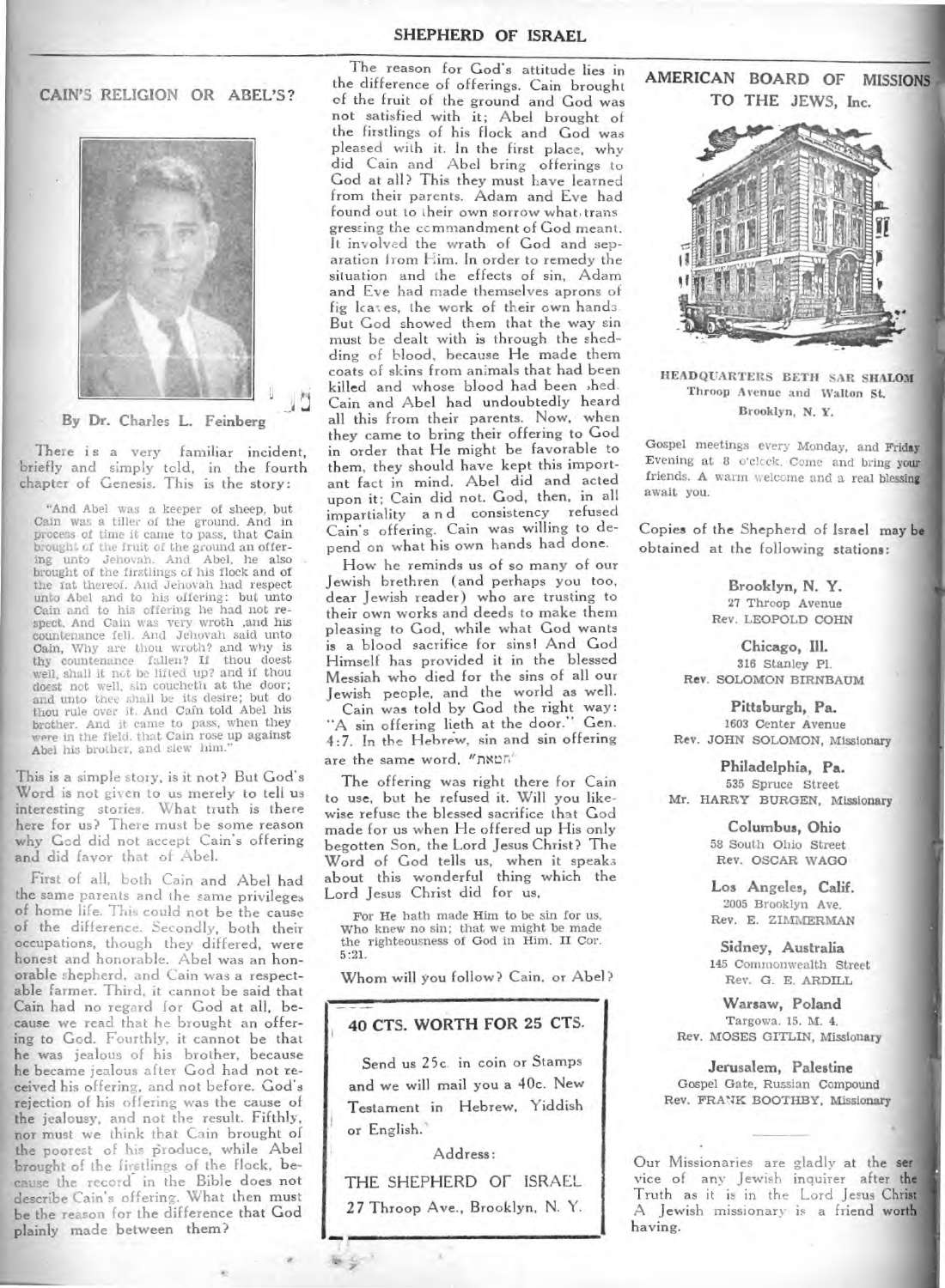וואָם הייסט אין ענגליש "ריבוירט", וואָם מיינט אין אידיש "אויפ'ס ניי געבוירען ווערען". אָט דיעזער געדאנק פון "א נייער געבורט" קומט נור פאָר אין נייעם טעסטאַמענט (ברית חדשה) אין יוחנן ג' רעדם ישוע המשיח צו אַ גרויסען תלמיר חכם. א מיטגליער פון די סנהדריו ביים נאמען "נקדימון" און דער משיח זאָגט איהם: "ווען איהר" וויינט ווערען אַ כֿן עולם הבא און אריינקומען אין מלכות השמים מוזם איהר אויפ׳ם גיי געבוירען ווערען - נישט פון פלייש און נישט פון בלוט נייערט פון גייסט." ד"ה, א גייסטיגע געבורט.

די אידעאָלאָגיע פון דער "אויפ'ס־ניי געבוירען ווערען" איז לגמרי פרעמד געווען צו דעם גרויסען תלמיד חכם נקדימון, וויאויך צו אלע אנדערע אי־ דישע פיהרער סיי פון יענער צייט און סיי פון דער היינטיגער צייט. ריזע אידעע איז לגמרי חוץ לתחום פון דער אירישער לעהרע.

דערפאר איז אונזער פראנע נאך שטארקער, ווי קומט עם אז ראם בוך מראגט דעם גאמען "די נייע געבורט?" - אונזער אנטוואָרט איז אָבער ווי פאלגט:

סיר ווייסען או סוף כל סוף וועלען אידען זיך באקעהרען און אננעמען ישוע המשיח, דעם בן דוד, אלם זייער גואל צדק, ווייל עם הייסט אזוי אין הושע ג': אחר ישבו בני ישראל ובקשו ... את דוד מלכם", וואם מיינט נור ישוע, דעם בן דוד, וואם וועם קומען במהרה בימינו אלס מלך.

מיר זעהען אין דעם טיטעל פון יענעם בוך אז די גרעסטע רענקער פון היינטיגען דור אידען, ווייזען ארוים עפעם א מין בענקשאפט נאך א נייער געבורט און מיר האפען או "אולי ירחם", אפשר אפשר וועט זיך שוין גאָט מרחם זיין אויף ישראל און עם וועט מקוים ווערען וואָם גאָט האָט געזאָגט אין ירמיה כ"ג: "והסמתי לדור צמח צדיק ומלך מלך... בימיו תושע והודה וישראל ישכן לבמח..."

הערט ליעבער לעזער, נור אליין דורך דעם בן דור, דורך רעם "צמח צדיק", וועט יהורה געהאָלפען ווערען, און נור דורך איהם וועט "ישראל ישכן לבטח". ד"ה, נור דורך אמונה אין ישוע המשיח וואָם איז אַ בן דוד, קאָן מען אויפ׳ם ניי געבוירען ווערען. גלויבט אין איהם ליעבער לעזער און ווערט געהאָלפען מיט 8 תשועת עולמים.

# גרוים עצידעו

יר שטעלען דאָ דאָם בילד און די ביאָגראַפיע פון לאדוש, פוילן. - ער שרייבט:

איך בין גענוירען און אויפגעצויגען געוואָרען ביי זעהר רייכע און חסידישע עלטערן וועלכע האָבען געשטרעבט אויפצוציהען זייערע קינרער אין רבי'נישען גייסט.

מעהענדיג אָנגעטהון אין חסידישע קליידער האָב איך מיך שטארק מקנא געווען אין אנדערע בחורים פון מיין עלטער וואָס האָבען געטראָגען קורצע רעקלעך מים לאנגע הויזען. האָב איך ביי א גע־ לעגענהיים ווען מיין פאָטער איז געפאָהרען צוליעב נעשעפט נאָך דייטשלאַנד, מיר אונטערגעשוירען די פיאות און אנגעטהון קורצע בגדים און בין אזוי וענאנגען אין דער ישיבה.

דער רבי האָם מיך גום אויסגעזירעלט בכן איך געה צנגעטהון ווי 8 גוי, און די תורה ואגט "ובחקתיהם לא תלכו" און ער האָט מיר נאָך צו־

רעה ישראל



געגעבען א מתנת יד, אוא פאטש או ס'האָם זיך מיר א ליכט אנגעצינדען אין די אוינען.

זיים ראמאלם האב איך פארלוירען דעם אפעטים צו לערנען און בין געוואָרען אַ האָלֿין סוחר. צוערשט האָב אוך מיין פּאָטער געהאָלפען אין זיין האָלי נעשעפט און ראן בין איך אליין געווארעז א סוחר. צו 21 יאָהר בין איך געוואָרען אַ סאָלדאַט, איך האָב שנעל עוואַנזשירט און בין געוואָרען אָפיציער אין דער ארמעע. איך האָב עקזעצירט מיט 54 מאן שפעטער האט מען מיר צוגענעבען 26 רעקרוטען כדי איך זאָל אויך פון זיי מאכען סאָל־ -12087

באלד דרויף קומט מיין געהילף צו לויפען מיד רעפאָרטען או דריי פון די "נייע" האָבען זיך צו־ בונטעוועט און ווילען גישט אָנטהון דאָס מילי־ טערישע ווניפארם. בכן, זיי זענען "באפטיסטען", און אלם קריסטען ווילען זיי נישט הרג'ענען, נישט מארדען, און אויך נישם אָנסהון אַזאָלכע סליידער וואם צייגט אהין צו מארד.

זיי האָבען אָבער אויך נישט געוואָלט עסען צוזאַם מים אנדערע סאָלִדאַטען, אפנים זיי האָבען געוואָלט ווי אנדערע גוטע קריסטען מתפלל זיין בעפאָר דעם עסען, האָב איך זיי ערלויבט סעפעראַט צו עסען. פאר דעם האָבען זיי פאַרשפּראָכען גאָט צו בעטען פאר מיר. פרעג איך זיי - צו וועלכען גאָם ווילם איהר בעטען? | זאנען זיי - צום גאָט פון אברהם יצחק ויעקב וועלען זיי בעטען - אים נאָמען פון ישוע המשיח וואָם איז דער בן אלחים. און דאָ האָבען זיי מיר געוויזען מעהרערע שטעלען פון תורה נביאים וכתובים אז זייער אמינה איז אמת, לכתחילה האָב איך אין מיר געקלעהרט: דו זייענדיג אַ פּשוט׳־ ער איוואן איוואנאוויטש ווילסטו מיט א געוועזענעם ישיבה בחור לערנען מיין תורה? איך האָב אָבער

געשוויגען צו זעהן דעם סוף דערפון. ווען ער האָם אָבער אָנגעהויבען צו ציםירען שטעלען פון ברית הדשה וואָס זענען אין איינקלאַנג מיט אונוער תורה, בין איך געבליבען ערשטויגט און איך האָב ערשט אָנגעהויבען משיג צו זיין ווי וועניג איך וויים פון דעם הייליגען אמת וואָם געפינט זיך אין הייליגען תנ"ך אין באצוג ישוע המשיח.

קומענדיג אחיים פון מיליטער האָט מיך די השגחה נעפיהרט איין אבענד צו איין אסופה וואו א מיסיאנער האט גע׳דרש׳ענט, עם האט נישט פיעל

נעפעהלט וואָם מיין פֿאָטער זאָל מיך אַ וואָרף־אַרוים נעבען אויף דער גאס אין מיטען נאכט; און ווידער אן אַנרעועם מאָל זייענדיג אין וואַרשע האָב איך אויך דאָרט געהערט אַ דרשה ליהודים ווענען ישוע הכיטיח, און אלע סודות התורה וועגען אונזערע הייד ליגע נאולה וואם איך האָב דאַמאָלם געהערט, איז טיר גענאנגען טיעף אין הארץ און אין דער נשמה; וואָם טהוט מען פאָרט או דער טאַטע לאָזט נישט? בין איך פשוט פלטה געלאָפען און האָב אָנגעשלאָגען אים אין בוענעם איירעם, ארגענטינא. און דאָרט האָב איך געטראָפען רעוו. און מרם. גַלאם, אידישע טיסיאָנערן וואָס האָבען מיר עקספּליצירט דעם נאנד צען אמת אין ישוע המשיח.

ווערטער זענען צו־אָרעם אויסצושפּרעכעז די שמחה וואָם מיר האָבען געהאַט מיט אַנאַנדער, צו קענען ואן געמיינשאפט לויבען גאָט אין ישוע חמיטיה - איך האָב זייט דאַמאָלס ביינאַהע 20 אַנ רעדע אידיש גלויביגע אין משיח דארט געמראפען אן אלע זענען גליקליך אין זייער הייליגער אמונה.

## אונזערע מיסיאנען

אין אנרערע סטיישאנס וואו איהר קאנט באקומעו אונזער מאנאטס־בלאט "רעה ישראל" גראטיס:

> ברוקלין, נ. י. רעוו. לעאפאלד סאהו טרום עוועניו

פילאדעלפיא. פא. מר' האררי בוירגעו 535 ספרוס סטריט

פיטסבורג, פא. רעוו. דזשאן סאלאמאן 1603 סענטראל עוועניו

שיקאגא, אילינאי

רעוו. סאלאמאו בירנבאום

316 סטענלי פליים

קאלומבום, אחייא

רעוו. אסקאר וואגא 58 סוים אָהייאָ עוו.

לאָם אַנגעִלעָם, קאַליפּ. רעוו. ע. ציממערמאן

2005 ברוקלין עוועניו

סידני אסטראליען רעוו. ג. ע. אחדיל 145 קאָמאָנוועלטה סטריט

ווארשא, פוילען רעוו. משה גיטליו  $.4.2.15$  שארגאווא

ירושלים פאלעסטינא נאםפעל נייט, רוסישער קאטפאונד רעוו. פרענק בוטהביי